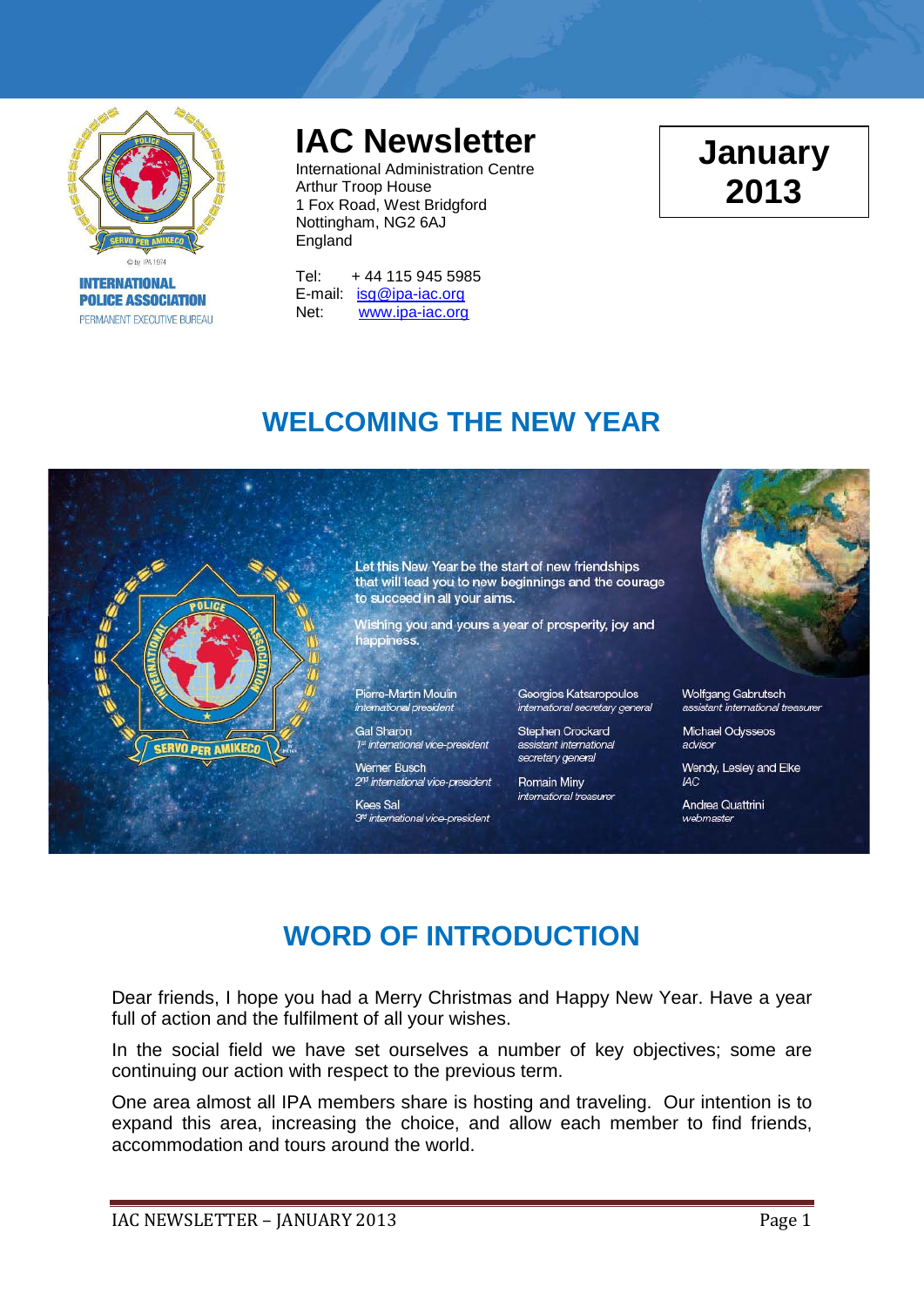Sport is an area in which almost every IPA member participates. This year we will participate in the World Police and Fire games in Belfast (Aug. 2013). We also will initiate a major international sporting event which will be the main sport event of IPA.

During the last term IPA sections donated more than 900,000 Euros for emergency aid inside the sections and internationally. We can't predict the future, and we all hope that we will not need any emergency aid, but we amended the rule and now we can act quickly and efficiently. You all proved that the true spirit of IPA is expressed in mutual assistance, when needed.

This term we will act openly, with transparency, with much stronger connection to the sections and better service to each IPA member. This year we will initiate a professional seminar for ISC liaison officers. This project will deepen the relationship with the sections.

The ISC members - Kyriakos Karakalis from Greece, Billy Saunderson from Ireland, Eran Israel from Israel, Fatih Vursavas from Turkey and Silvana Sergi from Italy will be at your service.

We wish you all a year of friendship and love!

### *Gal Sharon 1st IPA international vice president*

## **AROUND THE WORLD**

## "NEW" NATIONAL PRESIDENTS

#### **IPA SPAIN**



An Elective Extraordinary Assembly of the Spanish section was held on 24<sup>th</sup> November 2012 in Tarragona. The meeting was attended by delegates and representatives from the Spanish regions with voting rights. I was the only candidate for president and, supported by a cohesive team of partners from several Spanish delegations, was proclaimed as winner of the election.

I would like to add that the recently elected board, which has not undergone significant changes of members, aims to maintain to a large extent the ideas and projects already started in the previous term. As General Secretary during the last two terms, I was a close collaborator of my



predecessor Alfonso Luis Vidal Vergé, who had an excellent command. In any case, I would like to highlight that is a great pleasure for me to have been elected to perform the tasks of President of the Spanish Section of the IPA.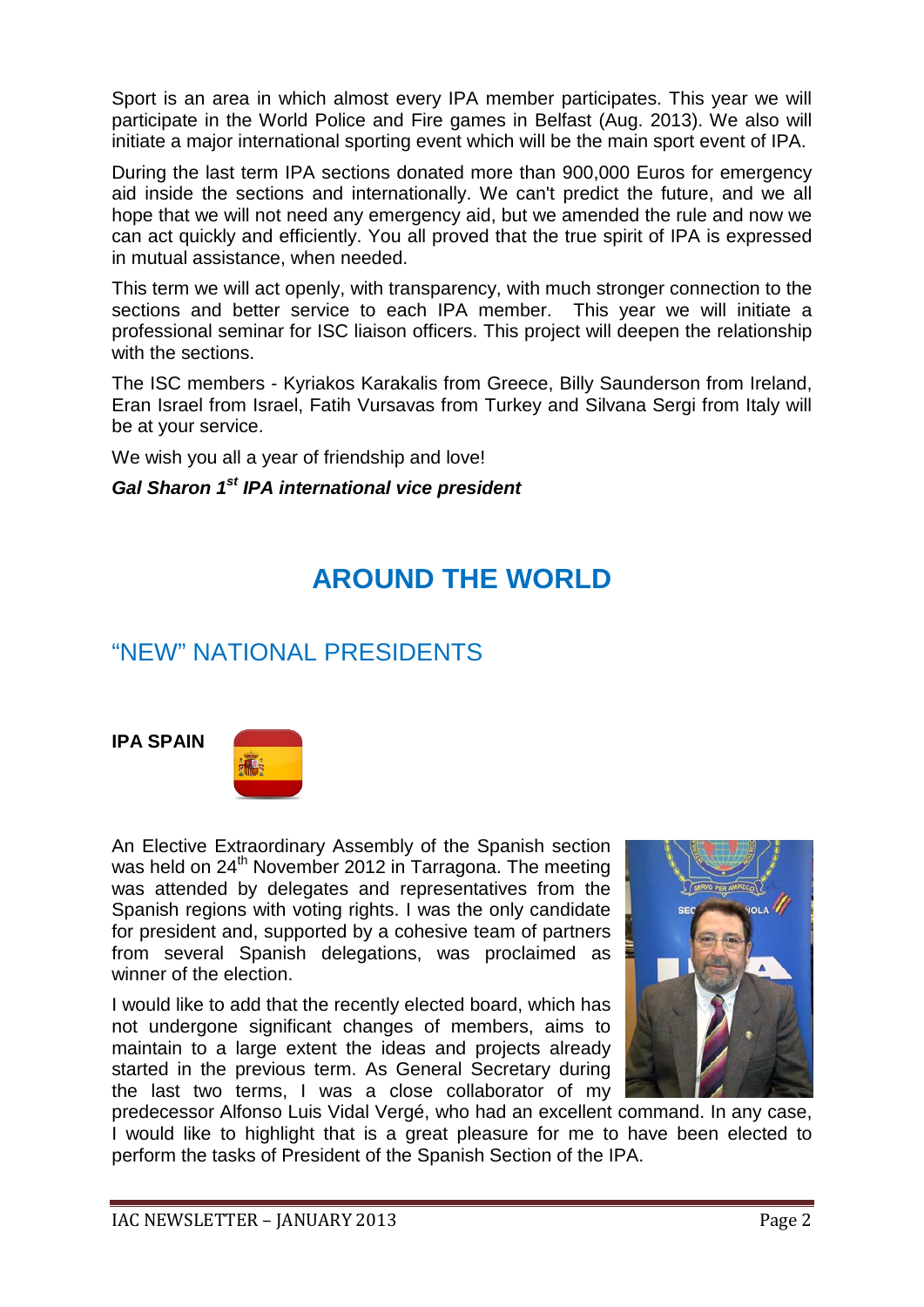As I mentioned, we want to repeat the patterns and results that have been successful in the recent past apart from launching new innovative projects that allow us to expand further the ideals of the IPA among all the police of our country. We manage an experienced, well trained and enthusiastic team in order to achieve those objectives.

One of our goals is to enhance the status of vice presidents to take over the management of three strategic board areas (social, cultural and professional), as commission chairs. We believe that this system will allow the integration and complementation of ideas coming from people with different backgrounds and perspectives.

We will do our best at least to maintain or to increase as much as possible our presence in international forums through our Commission chair, who is a fully integrated member of the Cultural Commission. In fact, we have requested to organise the youth meeting (IYG) in Spain during 2015 and we have already started the draft project, to manage this event with the greatest chance of success.

Finally, I would like to highlight that all members of the New Board of the Spanish Section of the IPA are fully committed to work hard in order to achieve our goals. We'd like that each and every one of our members feels proud to belong to this great organization.

On our behalf, we wish you a Happy New Year and hope that the next year will be the starting point to move beyond the crisis that dramatically affects our citizens.

"Servo per Amikeco!"

*Arturo SALINAS MARIN*

### UNITED NATIONS - EVENT IN TURIN

In December, the IPC chair Kees Sal, the ERC chair Werner Busch and the IP Pierre-Martin Moulin took part in an event, organised by the United Nations Interregional Crime and Justice Research Institute (UNICRI) and International Training Centre – International Labor Organization (ITC-ILO) in Turin, Italy, following an invitation from **Maurizio Zanoni**, President of IPA Region Piedmont.



Werner Busch gave a brief history of the structure and goals of IPA. He underlined that IPA is not a Police union. He talked about the International commissions, especially the ERC.

Kees Sal gave information on the IPC and how the IPA develops the professional skills of its members. He pointed out IBZ Gimborn as an international institute.

*Handing an official thank you gift to Maurizio Zanoni*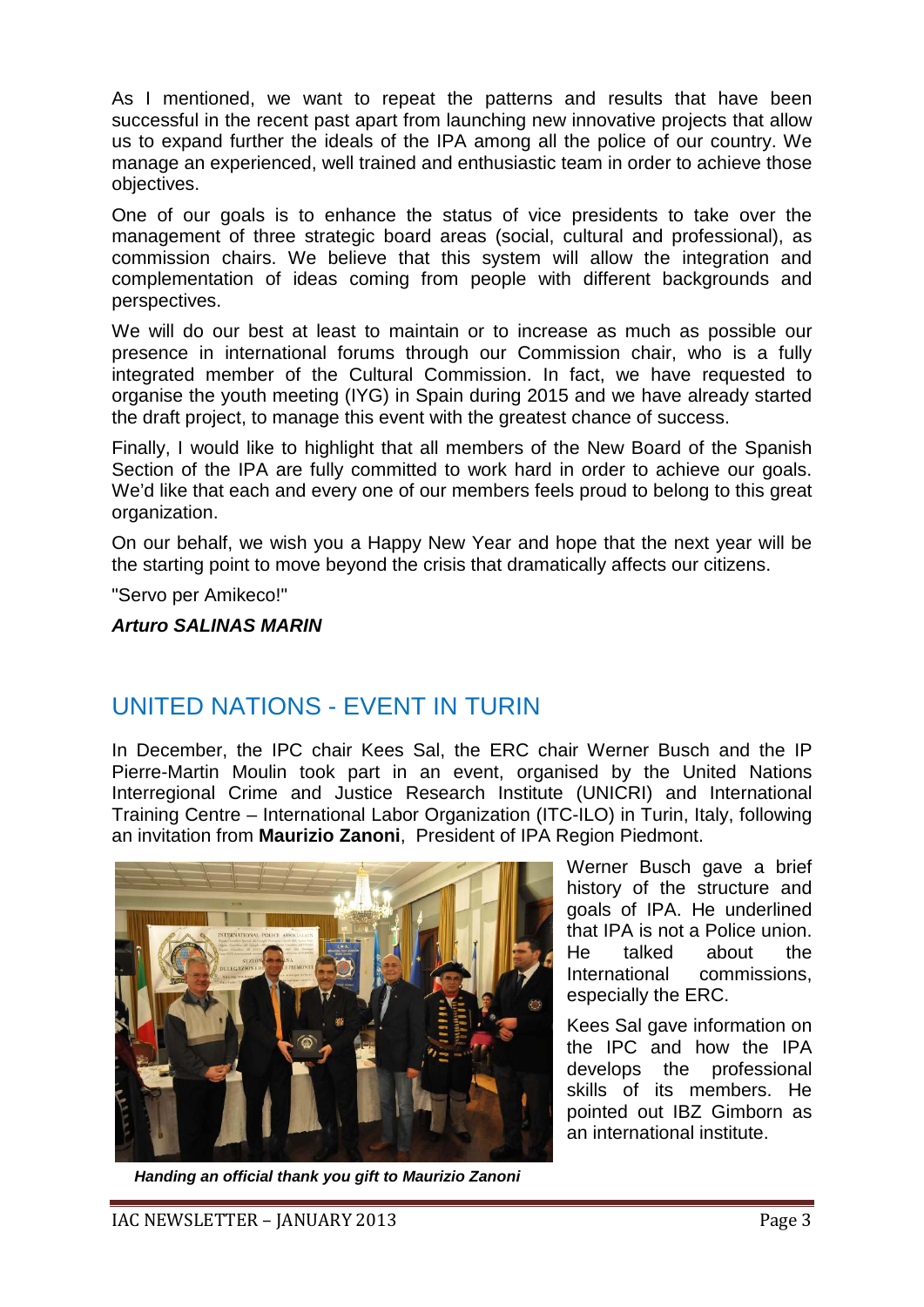The discussion showed that there are few aspects of cooperation because of different targets. On the other hand the participants agreed to the idea of evaluating the working conditions of police services around the world, to include basic and further training, equipment, working hours, social protection and so on. This matter could potentially be handled by the ISC.

Another way of cooperation could be putting police specialists' knowledge at the ITC's disposal. Mr. Poppe of ITC was interested in making contact with IBZ Gimborn. Kees Sal might return to Turin in February for a further meeting, possibly with Gabriele Bischoff from Gimborn.

We wish to underline the exceptional work done by Maurizio for many years now in order to create an exceptional network between IPA and international organizations.

## VIRTUAL GLOBAL TASKFORCE

Section Poland President and IPC member **Arkadiusz Skrzypczak** took part in the Virtual Global Taskforce meeting in Abu Dhabi in December on behalf of the PEB.

The Task Force, run by international law enforcement agencies deals with online exploitation of children.

Arkadiusz ran an IPA information stand explaining the IPA to participants and cooperated with UK member Jonathan McAuley, who advises the police in Abu Dhabi. *Arkadiusz is pictured with Major General Nasser Salem.*



### THE ARTHUR TROOP PIPES AND DRUMS BAND



On behalf of the PEB, the 3<sup>rd</sup> Int. Vice president **Kees Sal**, presented the Certificate of Merit to the band for fostering a unique partnership between the police, members of the IPA and the public.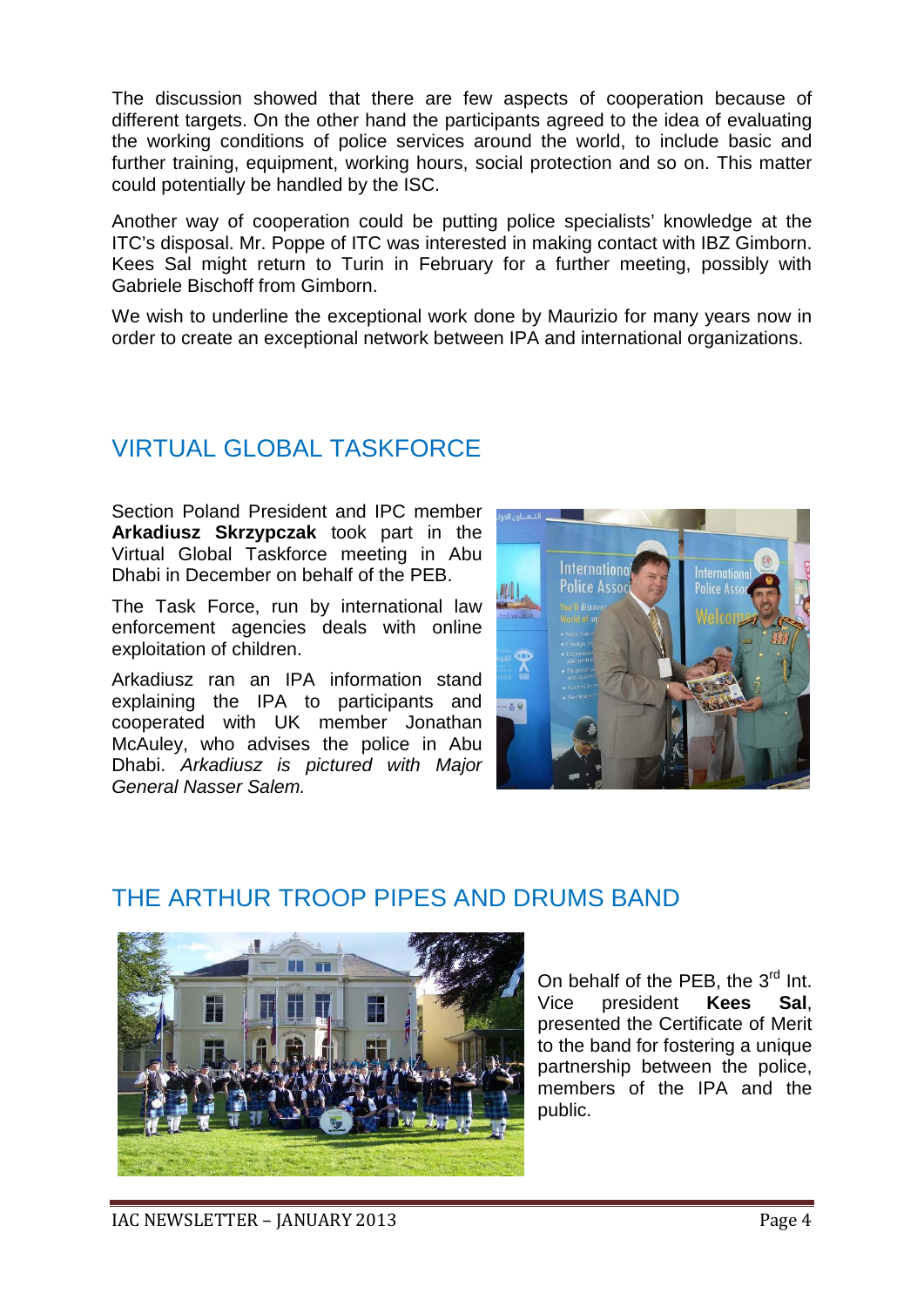

The chairman of the band, Mr.Douwe Witsen and members of the band were visibly proud and moved by the appreciation showed to them by the PEB and the International Police Association.

### 38th IEC Copenhagen 17th – 22nd September 2013 and Friendship Week 22nd – 28th September 2013

Section Denmark is proud and happy to invite you to the 38th IEC from  $17<sup>th</sup> - 22<sup>nd</sup>$ September 2013.

The meeting will take place in the well renowned Bella Centre where inter alia the accession of the ten new EU Countries was decided at the EU Summit in 2001. We cannot follow in these footsteps, but Section Denmark devotes itself to creating the best framework for an inspiring and rewarding conference.

You shall be accommodated in one of Copenhagen's newest and most inspired and inspiring hotels, the Bella Sky.



*Hotel Bella Sky, Copenhagen*

If you want to take a peep at the hotel (bellaskycomwell.dk), don't think that your computer broke down! As said, the hotel is inspired and inspiring! The hotel is connected with the Bella Centre.

We also want you to feel that you are in the international and bristling city of Copenhagen, so we are planning various activities outside of the hotel and I can already reveal that the National Commissioner of Danish Police together with the Commissioner of the Copenhagen Police are looking forward to hosting you at the architectural gem of Copenhagen Police headquarters.

We are looking very much forward to welcoming you to Denmark and Copenhagen. We are doing our utmost to present you with the best conditions for a rewarding conference and to give you a taste of Denmark and Danish traditions at the same time.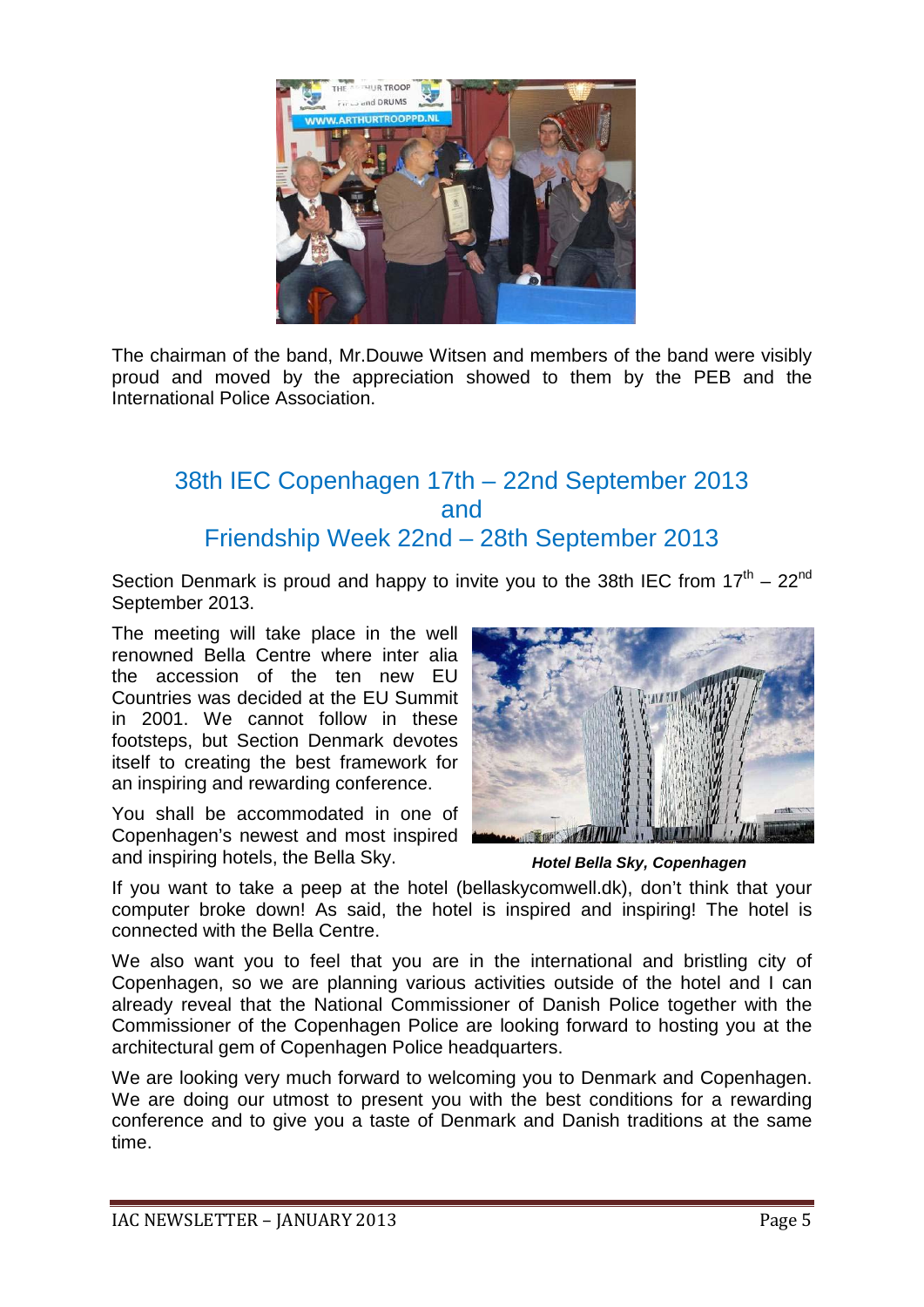Visitors shall be offered a programme, which will take them around Copenhagen and parts of Zealand showing highlights of Danish culture and history. This programme is part of the conference price.



*IPA House Arresøhus, Denmark*

Before the Gala Dinner on Saturday night it shall be our pleasure to invite all participants for a tour of Copenhagen and a visit to our IPA house in Northern Zealand, where we shall treat you to a real Viking meal!

Please visit our website iec2013.dk where you shall find further information and the registration form.

The IEC shall be followed by a friendship week, which shall take you on a Hans Christian Andersen tour around Fairy Tale Denmark. Further information about the friendship week can be found on the website.

Looking forward to welcoming you to Denmark I allow myself to take this opportunity to wish you all a happy new year.

"Servo per Amikeco!"

#### *Michael BOOLSEN – president IPA section Denmark*

## **ON THE PEB TABLE**

### PEB MEETING NOTTINGHAM 14-15 December 2012

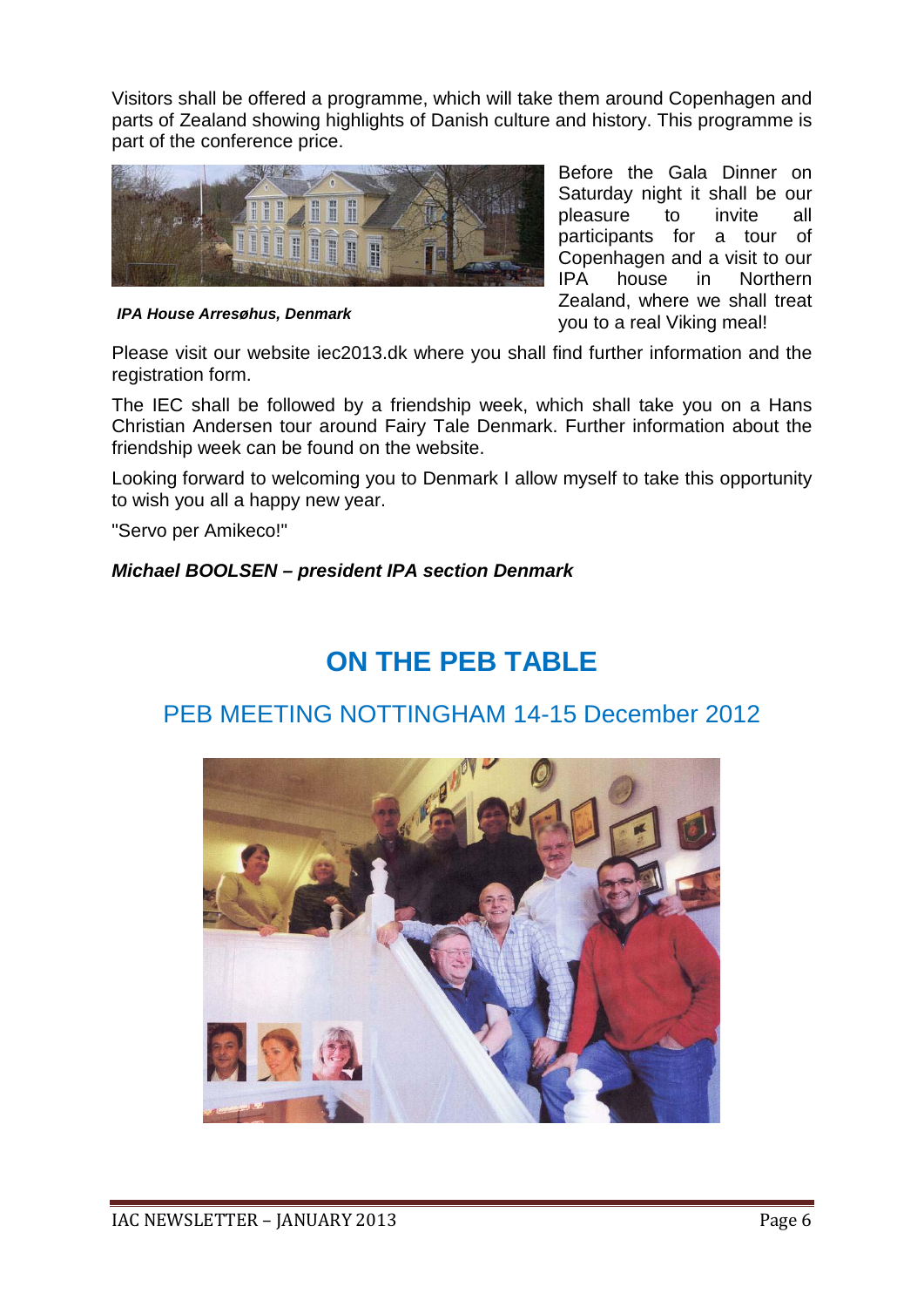Arthur Troop House in Nottingham was the venue for the first full meeting of the new PEB. This was appropriate since the 15<sup>th</sup> December was the birth date of our founder, Arthur Troop.

Due to illness, Gal Sharon and George Katsaropoulos were unable to attend, but we had two full and productive working days.

There was much discussion and over 60 actions and decisions were recorded by the end of the meeting. Many of these were administrative in nature, but the following summary will reflect those that will impact upon sections and members**.** 

All tasks have been distributed with deadlines in order to facilitate and guarantee proper follow up**.** Job descriptions of the PEB members and commissions are being updated and will be finalised for the next PEB meeting.

#### **INTERNATIONAL TREASURY**

The IT is setting up a Euro working account in Luxembourg. The savings accounts remain in Switzerland, as does the seat of the Association, now at Sembrancher, home of the IP. This had to be clearly defined for legal purposes. The International Statutes will need to be revised accordingly.



The IT will pay bank charges on transfers from sections, effective from January 2013 and as requested, the payment of the international levy will be made in Euros, also from January

2013. The levy will have to remain at 2CHF for 2013, due to the decision of the delegates at the World Congress in Israel. So for this coming year the IT will use the average exchange rate over the previous year to set the amount in Euros.

The IT will send detailed information separately to all sections in the coming days, giving out the new bank account data and further instructions.

The AIT deals with membership stamps, gifts, PEB meeting expenses and promotional items. He is looking at corporate promotional items, to be administered from the IAC.

#### **SECRETARIAT**



The working practices and job descriptions of the secretariat have been reviewed. The ISG, **Georgios Katsaropoulos** will work closely with the IP and continues to develop new sections. He will manage the preparation and running of IEC and WC meetings. He will also collate and prepare an annual report on the IPA and chair the IIC.

The AISG, **Stephen Crockard**, manages the IAC and is the *web editor* for the IAC website. All content for the website must be approved by the AISG and added by him, or the webmaster. A meeting is to be held with the webmaster, Andy Quattrini to improve this important area.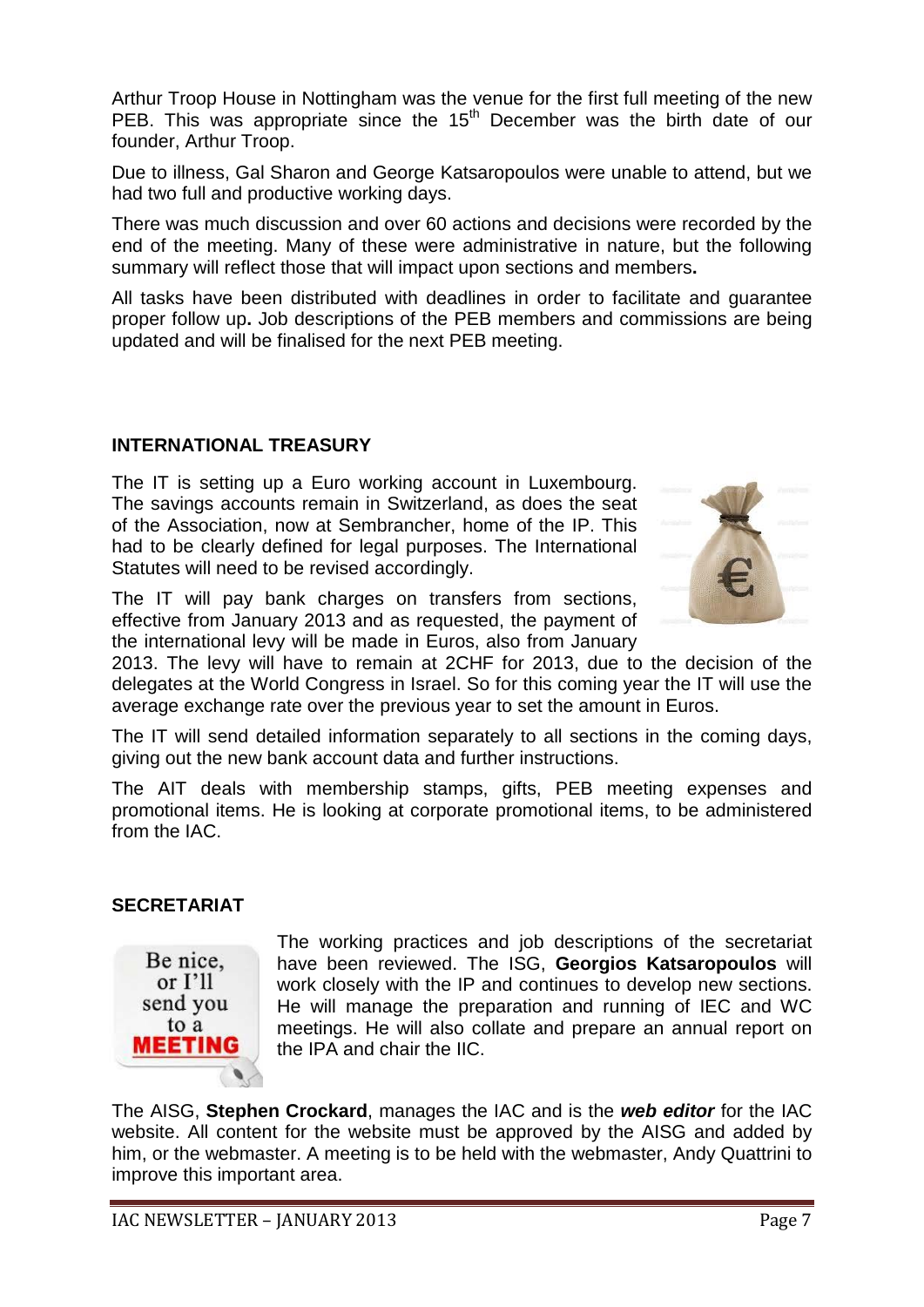In the IAC, we have amended titles to better reflect the jobs being done by our staff. **Wendy Donaghy** is our 'Office Manager' and **Lesley Hughes** and **Elke Schülpen-Roberts** are our 'Office Administrators'.

Some of our IT hardware and software is almost 5 years old and financially written off. We shall upgrade this in the coming weeks to ensure an efficient service to our sections.

The UK based trademark registration of the IPA logos is almost complete. The AISG will soon be able to apply for registration under the 'Madrid Protocol', which offers worldwide protection.

The IAC has installed **'Dropbox'** to share large files with PEB members and the use of Skype for low cost visual communications among PEB members is on the increase.



#### **IEC & WC meetings**

The directive on meetings is to be revised to permit official observers to have *equal speaking rights* with delegates in IEC and WC meetings. We also intend to introduce an *electronic voting system*, as soon as possible. It was agreed that it would be fairer to sections, if PEB views on motions were disseminated before IECs/WCs in a separate document.



All PEB members have been asked to think about the forthcoming IEC conference and how to *use the time differently*, more efficiently and increase the involvement of delegates and observers. Suggestions from the sections are welcome and will be considered by the PEB. We are reviewing our working processes to better define who does what and when, especially regarding items included on the conference agenda.

Regarding international events, sections are advised to include *clear advice* on event application forms that attendees are liable for all bank, or credit card charges – not the organisers. This should avoid unnecessary disputes.

#### **PEB - SECTIONS LIAISON**

To improve relations with sections, each PEB member, apart from the IP will take on responsibility for a number of sections. This is entirely separate to international commission responsibilities.

Aims and goals for this development will be defined shortly. The division of sections is as follows:

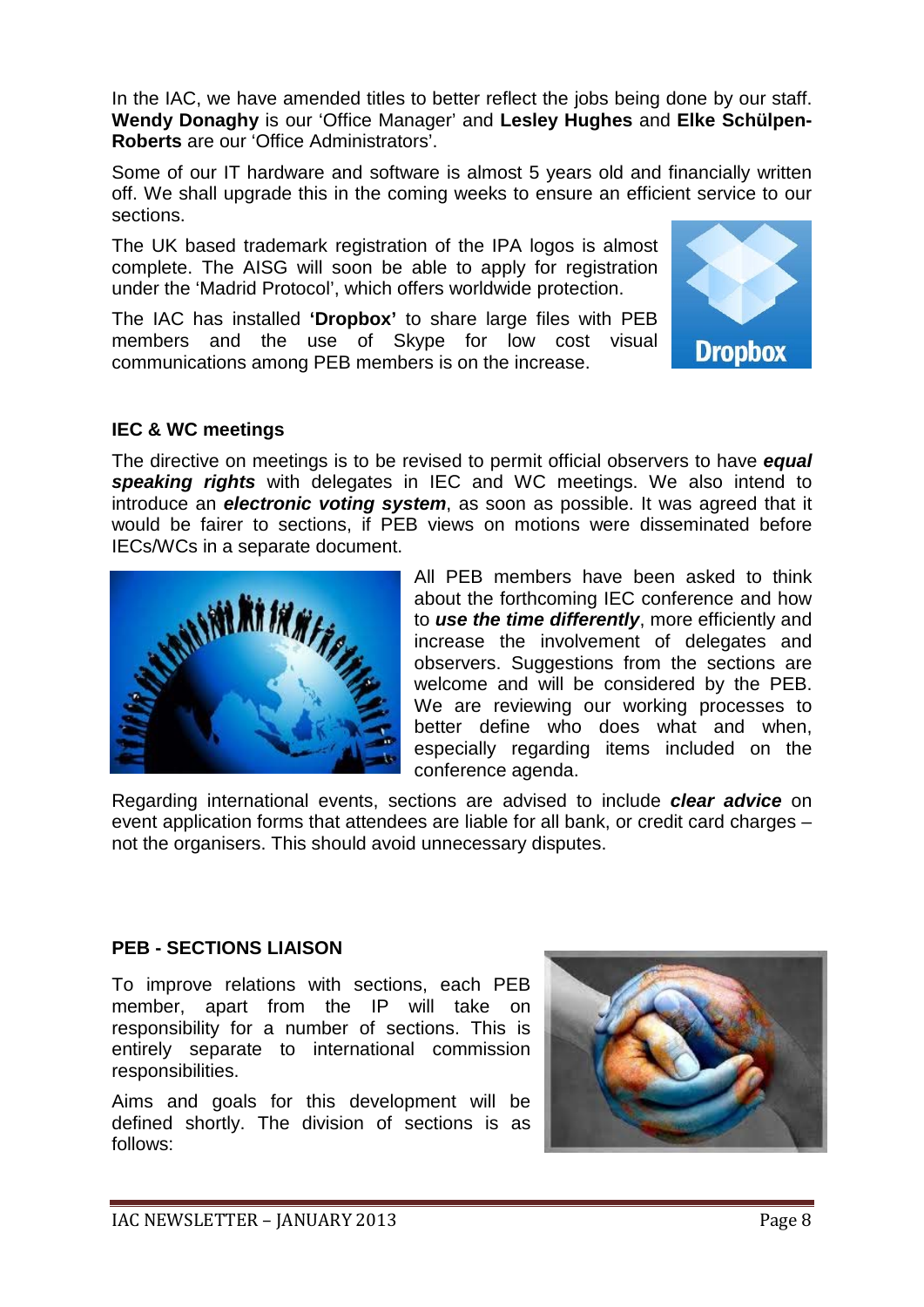| <b>Gal SHARON</b> | <b>Werner BUSCH</b> | <b>Kees SAL</b> |  |
|-------------------|---------------------|-----------------|--|
| <b>Bulgaria</b>   | Canada              | Australia       |  |
| Greece            | <b>Denmark</b>      | Hong Kong       |  |
| Ireland           | Estonia             | Japan           |  |
| Israel            | Finland             | Macau           |  |
| Italy             | Iceland             | Netherlands     |  |
| Moldova           | Latvia              | New Zealand     |  |
| Romania           | Lithuania           | Pakistan        |  |
| San Marino        | Norway              | Poland          |  |
| Turkey            | Sweden              | Sri Lanka       |  |
|                   | <b>USA</b>          |                 |  |

| <b>George KATSAROPOULOS</b> | <b>Stephen CROCKARD</b> | <b>Romain MINY</b> | <b>Wolfgang GABRUTSCH</b> |  |
|-----------------------------|-------------------------|--------------------|---------------------------|--|
| Andorra                     | <b>Botswana</b>         | Belgium            | Austria                   |  |
| Argentina                   | Gabon                   |                    | Croatia                   |  |
| Bosnia/Herzegovina          | Kenya                   |                    | Czech Republic            |  |
| <b>Brazil</b><br>Lesotho    |                         | Luxembourg         | Germany                   |  |
| Gibraltar                   | <b>Mauritius</b>        | Malta              | Hungary                   |  |
| Mexico                      | Mozambique              |                    | Serbia                    |  |
| (Seychelles)<br>Peru        |                         | Portugal           | Slovakia                  |  |
| Russia                      | South Africa            | Spain              | Slovenia                  |  |
|                             | United Kingdom          | Switzerland        | Ukraine                   |  |

#### **EXTERNAL RELATIONS COMMISSION**

The first meeting of the ERC under its new chair, **Werner Busch** will be in March in Paris and they will look at work practices and invitations received from external bodies.



Past chair Daniel Condaminas will attend to

discuss relevant issues. Werner sees the ERC as a door opener for the IPA and the other commissions.

It was agreed by the PEB that members of the ERC attending meetings of external bodies may sign non contentious documents on the behalf of the PEB, if approved by the chair of the ERC.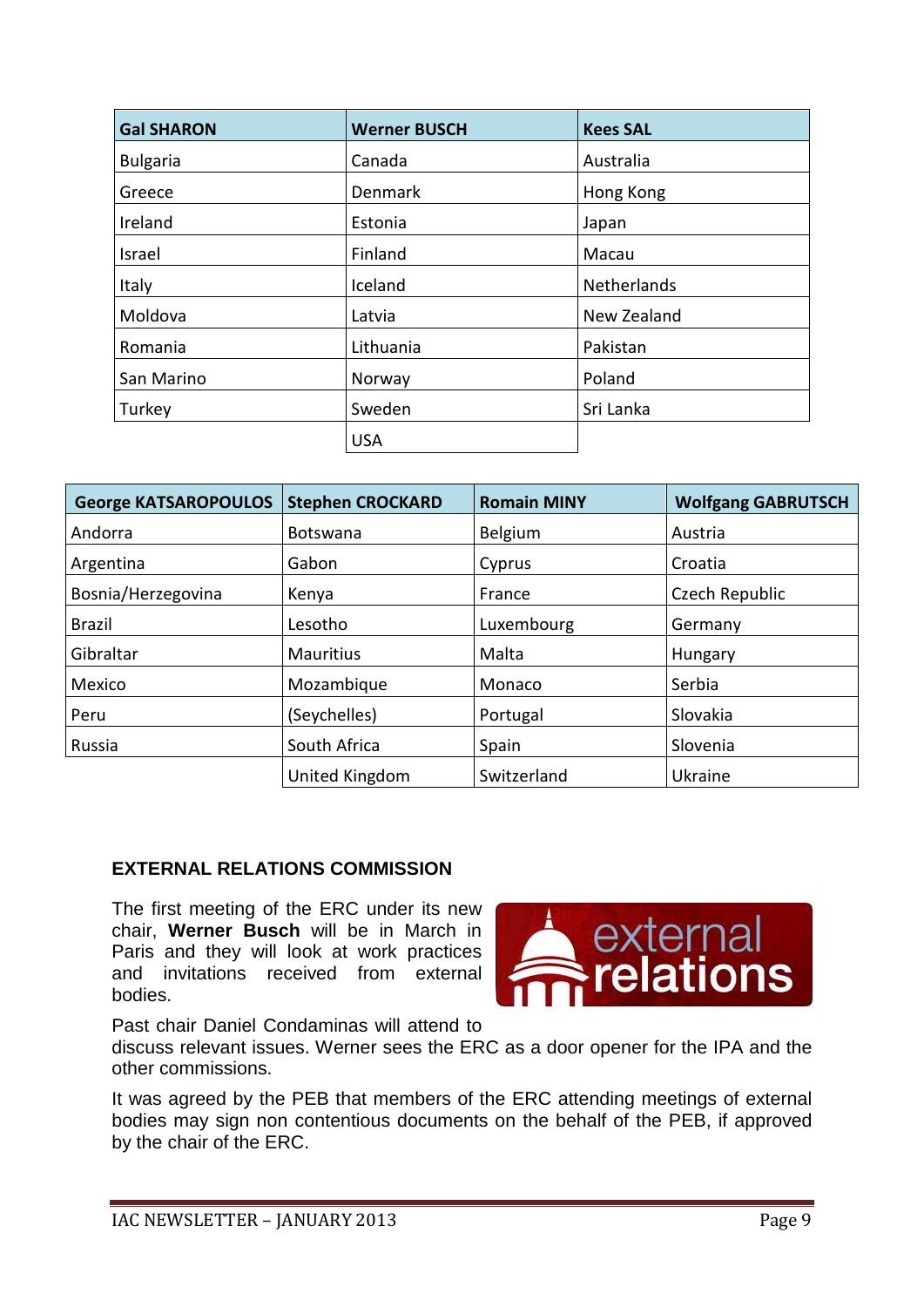#### **INTERNATIONAL CULTURAL COMMISSION**

The initial tasks for the members of the new ICC, under the chairmanship of **Stephen Crockard** are as follows:

*Eija Aspholm* has agreed to look after a new international IPA recipe book project. The commission proposes that each section submits recipes, representative of their cuisine. They may choose to run their own national competitions for this purpose. The winners will see their recipes in the completed book.

The ICC feels that the completed book will be sent electronically to sections to publish and raise funds for their own projects.

*Manel Castellvi* will continue to liaise with the IYG organisers. The IYG will take place this year in Switzerland.

*Patric Louis* will take over the tasks formerly run by Eran Israel, namely, the editor of the ICC Facebook page, the video competition and the ICC archive. He is currently arranging the first meeting in March of the new ICC in Bavaria, Germany.

*Paul Visser* will collate the returns from sections for the annual ICC report and put them into tabular format. The questions to the sections for the 2012 ICC report will be sent out in a simple email instead of a traditional paper form, to encourage the liaison officers to write more and give a better picture of their activities. The request for returns will go out shortly and they are due in the IAC by the end of February.



*Alfred Mthethwa* is tasked to look at a cultural project to involve sections in Africa, which the ICC may be able to support.

If there is any event, already organized, which can be supported by sponsoring an IPA prize that would be helpful and positive.

#### **INTERNATIONAL INTERNAL COMMISSION**

The PEB discussed that the IIC will define a clear process of how motions are to be submitted.

In addition, following IECs and World Congresses, the IIC is to ensure that amendments and translations of all changes to IPA documents are processed.

The IIC is also to look at the two World Congress 2012 motions from the Netherlands NL.1. and NL.2. (requesting changes to the required majority), as well as the two PEB motions PEB.3. (Human Rights Motion) and PEB.10. (Emblem Motion).

Several directives also need a few changes and adaptations and will be checked by the IIC after the PEB has worked on it.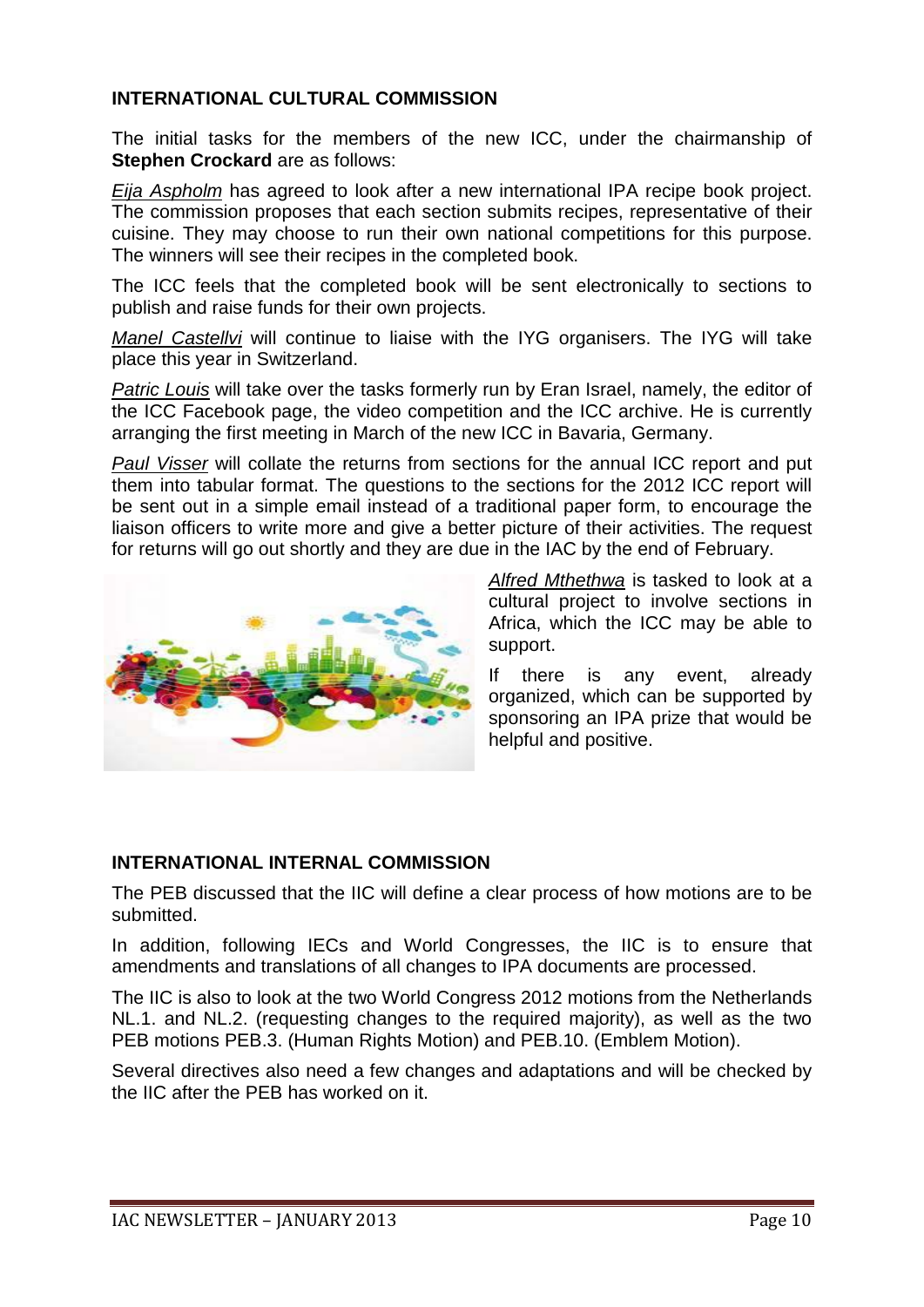#### **INTERNATIONAL PROFESSIONAL COMMISSION**

The new IPC chairman, **Kees Sal,** will hold the first IPC meeting in Australia, to coincide with the Young Police Officers' seminar in April.



The *AT Scholarship* was initially set up to support members from outside Europe to take part in seminars at the IBZ-Gimborn in Germany, but was widened to permit attendance at other similar seminars. The IPC received a total of 39 applications for the 2013 Arthur Troop Scholarship.

Selection of the candidates took some time, following assessment of the applications and in particular the motivational statements. Applicants already receiving PEB funding for the Australian Young Police Officers' seminar were not considered by the IPC.

#### The successful applicants are:

| $\mathbf{1}$ . | Australia    | James Williams (m)                     | Gimborn  |
|----------------|--------------|----------------------------------------|----------|
| 2.             | Cyprus       | Chrysanthi Polyviou (f)                | Gimborn  |
| 3.             | Estonia      | Mailis Palm (f)                        | Gimborn  |
| 4.             | Hong Kong    | Wong Kai Heng (m)                      | Gimborn  |
| 5.             | Lithuania    | Deividas Kerulis (m)                   | Research |
| 6.             | Hungary      | Agnes Nagy (f)                         | Research |
| 7 <sub>1</sub> | New Zealand  | Paul Housley (m) (pass over from 2012) | Gimborn  |
| 8.             | Peru         | John Davis Silvera Saavedra (m)        | Gimborn  |
| 9.             | South Africa | Kim Whitton (f)                        | Gimborn  |
| 10.            | Sri Lanka    | Mattumagala Alwis (m)                  | Gimborn  |
| 11.            | <b>USA</b>   | Cory Freadling (m)                     | Gimborn  |

The IPC thanks all the applicants who applied. They and their Sections have all been informed of the outcome of their application.

#### **INTERNATIONAL SOCIAL COMMISSION**

The ISC, led by **Gal Sharon** will meet three times, in June 2013 in Italy, in October 2014 together with a seminar for liaison officers, and in 2015.

The initial tasks for the members of the new ISC are as follows:

*Kyriakos Karkalis* is responsible for IPA houses and other accommodation. The ISC is reviewing the current rules for IPA houses.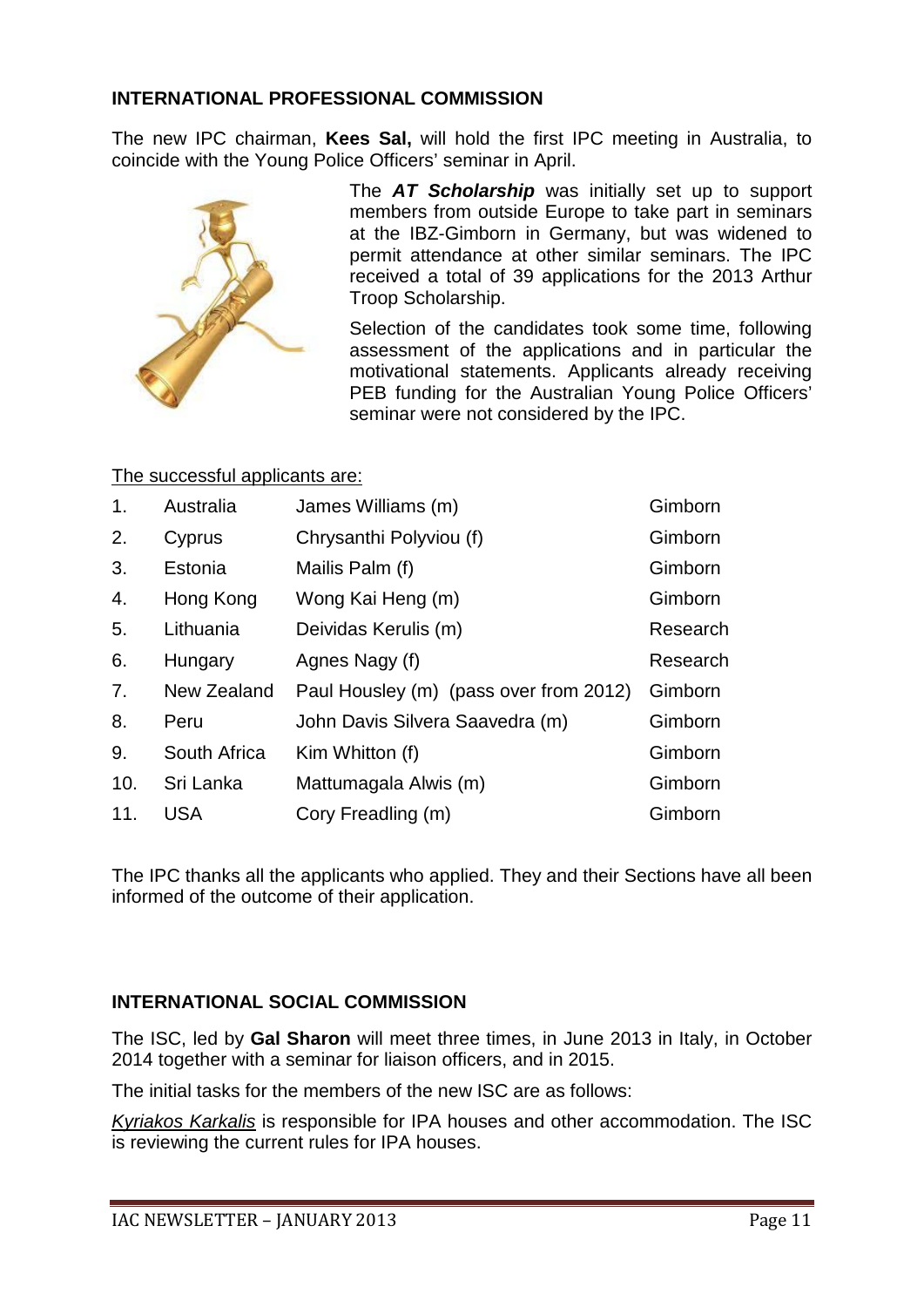

*Billy Saunderson* looks after sport and is the ISC representative on the IPA's World Police & Fire Games committee, based in Belfast.

*Sylvana Sergi* looks after travel and hosting issues.

*Fatih Vursavas* looks after youth holiday exchanges and hopes to encourage the use of this opportunity among members.

*Eran Israel* looks after the ISC input for the IPA website and ISC Facebook pages.

Gal Sharon takes care of the IPA's emergency aid responses and will organise the liaison officers' seminar.

#### **BRAINSTORMING SESSION**

We held a brainstorming session based on the **wish list** given to us by the sections



in Eilat.

Three main topics were identified that can summarize most of the concerns of the delegates: **Transparency**, **Communication** and **Development** (within and outside IPA).

All wishlist items were then prioritised under the three keywords, in order to define actions leading us to our aims and goals.

In short, the result can be presented as follows, graphically:

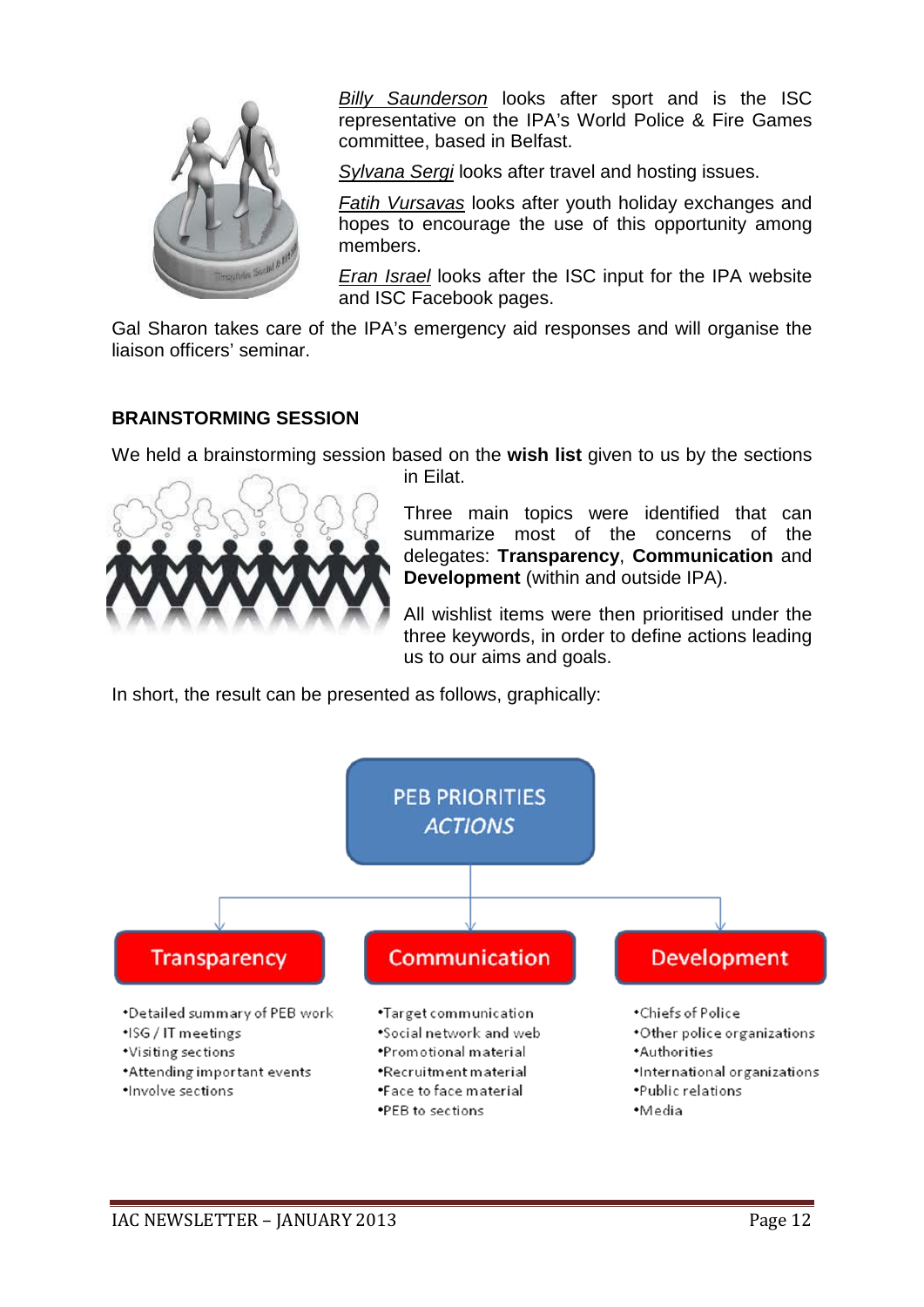#### **MEETING WITH SECTION UK**

Following the brainstorming session, we were joined by Section UK Vice Presidents, **Mick Luke** and **Ronnie Dukes** and Treasurer **Fred Boyd** for a short joint meeting.

Mick outlined some concerns of the section and they were identical to many of the items we had covered in the brainstorming session.

Ronnie updated us on current UK ideas on recruitment and promotion.



Fred invited the PEB to hold a meeting in the UK during the World Police & Fire Games in Belfast. The IP thanked Section UK for their invitation. He assured them that even though it will not be possible to hold a PEB meeting in August, the PEB will definitely be represented at the WP&FG, as it will be seen as one of the greatest events of 2013. Hopefully many IPA members from around the world will participate.

#### **NEXT PEB MEETING**

The PEB has received many invitations and wishes to **thank sections** for that. As part of our duties, participating at Congresses, Seminars, Meetings, Gatherings and Anniversaries will be on our schedule, as much as possible.



Due to deadlines we need to respect before the next IEC conference, our next meeting will be held at the end of June, right after the 90 days deadline. Currently, the choice would be Brazil, if acceptable to this Section. We had planned to hold a meeting there in 2012, but this was not possible. We shall also look at the possibility of inviting the other sections in the region to participate in a joint meeting.

## **LAST WORD**

We have listened to your feedback on the changes to the newsletter. As you will notice, the calendar of events has been brought back. We shall still send out notifications of events, as they are received, but changes to office holders and contact details will now only be sent out once a month.

We welcome your feedback and would love to hear from you by email, telephone or Our Skypename is **'ipafox'**.

### *Your IAC Team!*